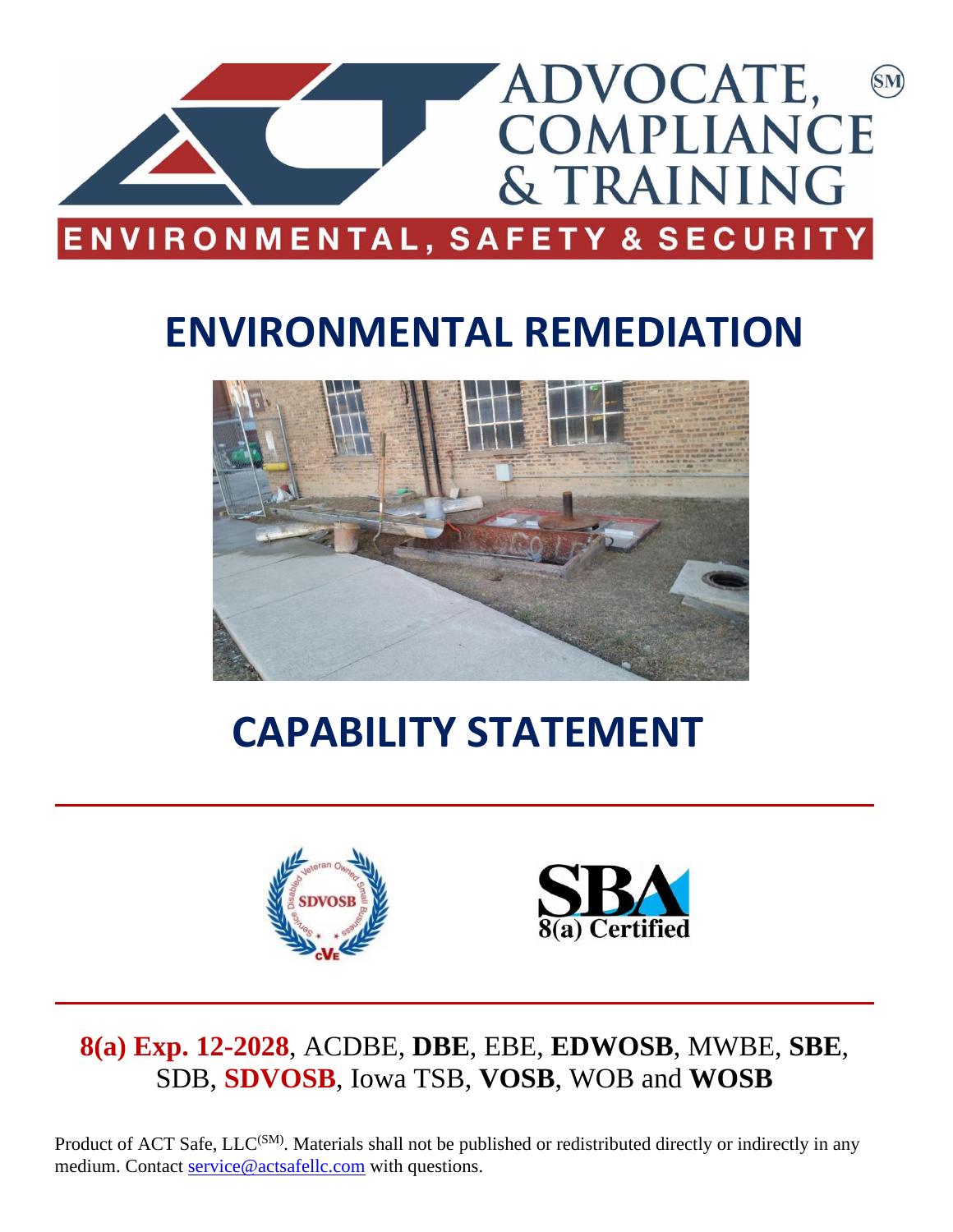

## **ENVIRONMENTAL REMEDIATION**

**8(a)**, ACDBE, **DBE**, EBE, **EDWSOB**, MWBE, **SBE**, SDB, **SDVOSB**, Iowa TSB, **VOSB**, WOB and **WOSB Certified Business**

ACT is a multifaceted Regulatory Compliance Service provider assisting companies with local, state, and federal regulatory compliance. ACT provides environmental planning, permitting, restoration, monitoring, and compliance services to a wide range of stakeholders including private corporations, regulators, and conservation groups. ACT will act as an extension of your current staff, with a role range from permit applications to fully integrated and comprehensive services handling all aspects of your regulatory compliance needs.

Keeping track of the regulatory compliance requirements is both daunting and cumbersome due to state and federal agencies having specific reporting requirements with regard to hazardous materials. ACT has the expertise and experience to assist with a variety of compliance and permitting activities required by regulatory agencies for industrial and commercial facilities. Our services are designed to help our clients evaluate and implement regulatory compliance requirements at the local, state, and federal levels.

Core services include project management, physical and biological resource inventory and analysis, environmental compliance, ecological restoration, cultural and archaeological resource management, data management, and Geographic Information Systems (GIS). We also provide professional and technical support for human health services. In addition, we have teaming agreements in place to provide landscape architecture, engineering, remediation, surveying, and construction services.



#### **SERVICES**

- Environmental remediation services of non-hazardous and hazardous waste
- In-situ mixing of hazardous waste, transportation and disposal
- Emergency spill cleanup response and services, emergency relief services for disasters
- Soil vapor extraction and air sparging systems
- Groundwater recovery systems (GWR)
- Underground and above ground storage tank removal and abandon-in-place
- Mine reclamation services
- Lagoon construction and closure

Product of ACT Safe, LLC<sup>(SM)</sup>. Materials shall not be published or redistributed directly or indirectly in any medium. Contact [service@actsafellc.com](mailto:service@actsafellc.com) with questions.